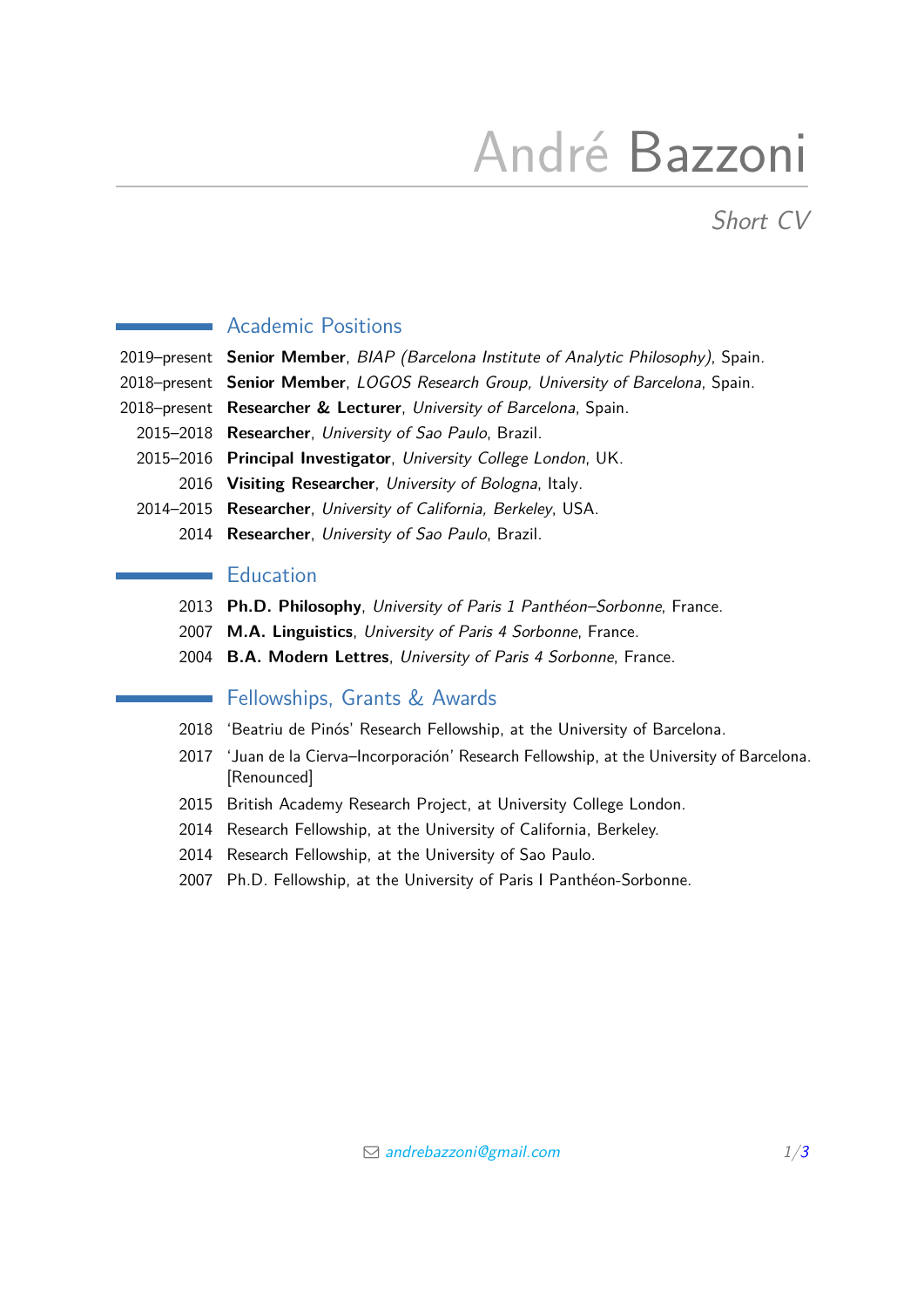## **Publications** [peer-reviewed articles]

forthcoming "Names in philosophy". In Stalmaszczyk, P. (ed.), The Cambridge Handbook of the Philosophy of Language. Cambridge: Cambridge University Press.

- 2017 "Philosophical foundations of partial belief models". COGNITIVE SYSTEMS REsearch 41: 116–129. [doi 10.1016/j.cogsys.2016.09.001](https://www.sciencedirect.com/science/article/pii/S1389041716300742?via%3Dihub)
- 2016 "Pure quotation, metalanguage, and metasemantics". LINGUISTICS AND PHILOSOphy 39(2): 119–149. [doi 10.1007/s10988-015-9186-8](https://link.springer.com/article/10.1007%2Fs10988-015-9186-8)
- 2016 "Names and individuals". In P. Stalmaszczyk & L.F. Moreno (eds.), Philosophical Approaches to Proper Names, 123–146. New York: Peter Lang.
- 2016 "From beliefs to truth via argumentation: Intentionality, multi-agent systems and community agreement". In D. Mohammed & M. Lewinski (eds.), Argumentation and Reasoned Action: Proceedings of the 1st European Conference on Argumentation, Lisbon, 2015. Vol. II, 241–250. London: College Publications.
- 2015 "Hintikka on the foundations of mathematics: IF Logic and uniformity concepts". Journal of Philosophical Logic 44(5): 507–516. [doi 10.1007/s10992-014-](https://link.springer.com/article/10.1007%2Fs10992-014-9340-8) [9340-8](https://link.springer.com/article/10.1007%2Fs10992-014-9340-8)
- 2015 "On the concepts of function and dependence". PRINCIPIA: INTERNATIONAL Journal of Epistemology 19(1): 1–15. [doi 10.5007/1808-1711.2015v19n1p1](https://periodicos.ufsc.br/index.php/principia/article/view/1808-1711.2015v19n1p1)

## Talks [last three years]

2020

forthcoming TBA. LOGOS Research Seminar. Barcelona, Spain.

## 2019

"Communicating with proper names: commitment and semantic content". Workshop Foundations of Meaning and Communication, in the Ninth Meeting of the Spanish Society for Analytic Philosophy (SEFA 2019). Valencia, Spain.

"The rigidity of natural kind terms". 3rd Workshop Foundations and Methods of Natural Language Semantics. Barcelona, Spain.

"Naive rigidity". PhiLang2019. Lodz, Poland.

#### 2018

"The semantics of surnames and the surnaming strategy". The XXIV World Congress of Philosophy. Beijing, China.

"Self-control as rule-following, and its relation to language and free will". The XXIV World Congress of Philosophy. Beijing, China.

"Water is not H<sub>2</sub>O: The fluidity of natural kind terms". 2nd HSE Semantics  $\&$ Pragmatics Workshop. Moscow, Russia.

"Naming and possibility". Tokyo Forum for Analytic Philosophy. Tokyo, Japan.

"Naming and possibility". LOGOS Research Seminar. Barcelona, Spain.

"Water is not  $H_2O$ : The fluidity of natural kind terms". Natural Kinds: Language and Metaphysics. Madrid. Spain.